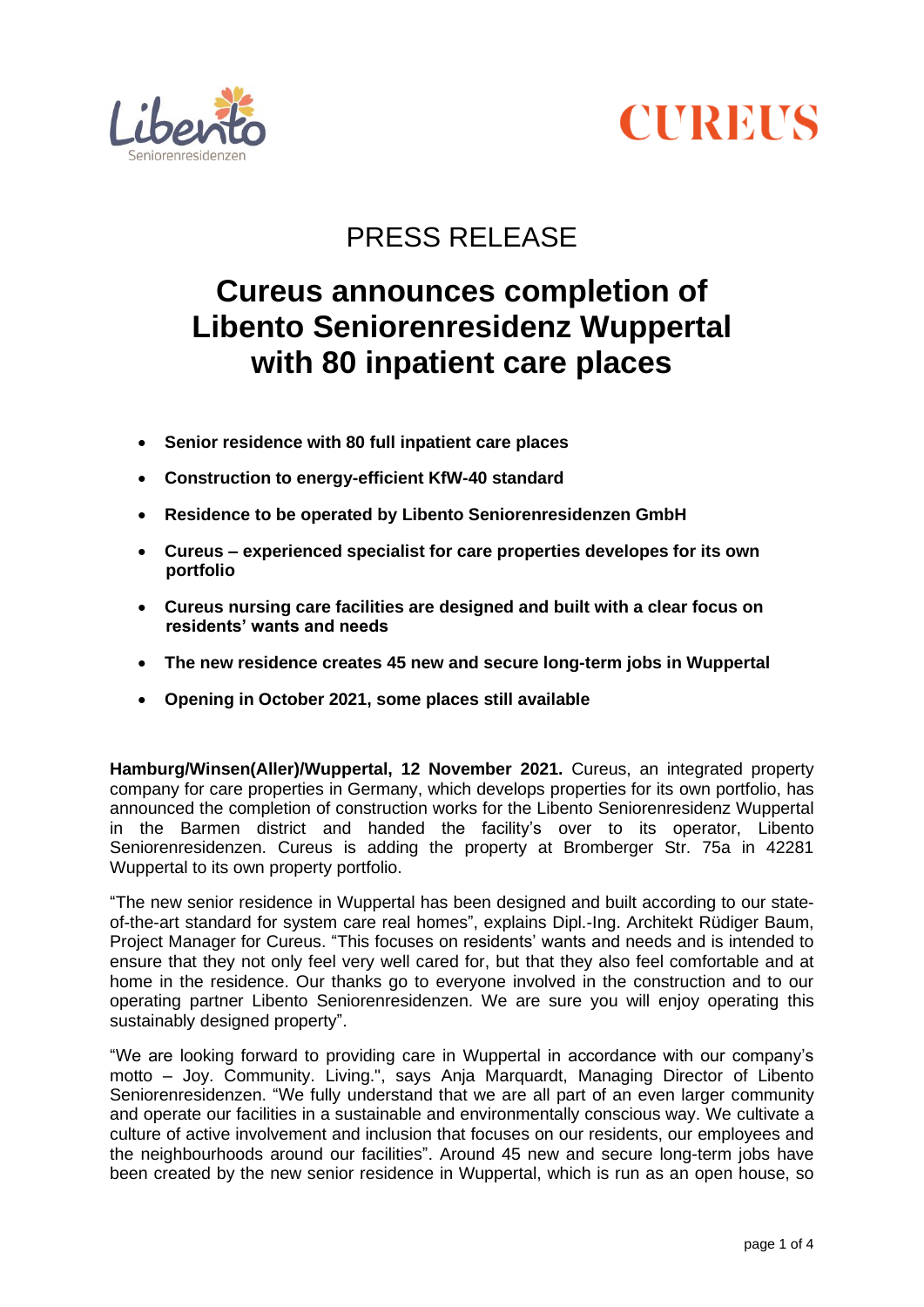



that some of the residence's services are accessible to local residents in order to foster links with the surrounding community.

#### **Opening in November 2021 and last available places**

The new senior residence will start operations before the end of November 2021. Previously, Wuppertal's Deputy Mayor Heiner Fragemann, the city's senior citizens' advisory council and, due to the Corona pandemic, a small circle of invited guests took their first look inside the new building and behind the scenes.

At the time of writing, there are still a small number of care places available for full inpatient and short-term care. Interested parties and potential employees can contact Libento on 0202 28196-0 or by email [\(wuppertal@libento-pflege.de\)](mailto:wuppertal@libento-pflege.de).

#### **Sustainable, resident-centred building**

The new senior residence with 80 modern care places was constructed between 2019 and 2021 on an approx. 6,000-square-metre site. The building, which has a partial basement, three full stories and a recessed top floor was built to the stringent KfW-40 energy-efficiency standard. Heating is supplied by an environmentally-friendly combined heat and power unit (CHP), which also generates electricity for the residence. The flat roofs are greened and covered with gravel, which has a positive effect on the microclimate. With its contemporary, rectilinear facade, the property is an architectural eye-catcher and, with its attractive, light colour scheme, it blends harmoniously into its surroundings.

Every one of the 80 single rooms at Libento Seniorenresidenz are wheelchair-accessible and are equipped with their own private bathrooms. Residents also have the option of furnishing the rooms themselves in order to create their own personal space in a familiar environment. To ensure close social interaction, one independent living group has been created on the ground floor and one on the recessed floor, while two independent living groups have been created on each of the other two full floors. Each living group has its own kitchen and lounge area. The living group on the ground floor is specially designed to meet the needs and facilitate the optimal care of dementia patients. This group has direct access to the garden, which is tailored to their needs. The garden's paths are, for example, laid out as a spiral, allowing residents to move around safely, even without supervision.

In addition, the ground floor of the new senior residence, which extends over a gross floor area (GFA) of c. 4,900 square metres, also features a restaurant with a terrace and a fresh food kitchen, which is now ready to welcome residents, guests and the local community. A fireside lounge with a library, plus a hair salon, a wellness and care bath and an in-house laundry, round off the amenities.

The spacious and welcoming outdoor areas invite residents to stretch their legs, enjoy a spot of exercise, or simply relax in the fresh air. The grounds of the Libento Seniorenresidenz Wuppertal also accommodate 14 car parking spaces, two of which are fully accessible, and ten bicycle parking spaces.

Libento Seniorenresidenz Wuppertal in Barmen occupies the site of a former sports field next to a new day care centre. Moments from Petrus Hospital, the residence is also within easy reach of Wuppertal's suspended railway. There are plenty of convenient public transport links from Sedansberg, including a route to the Alter Markt. The nearby game reserve at Nordpark Wuppertal is a popular destination for young and old and, in the landmark Klingelholl, which can be reached on foot in about 15 to 20 minutes, there are a variety of shops and dining options.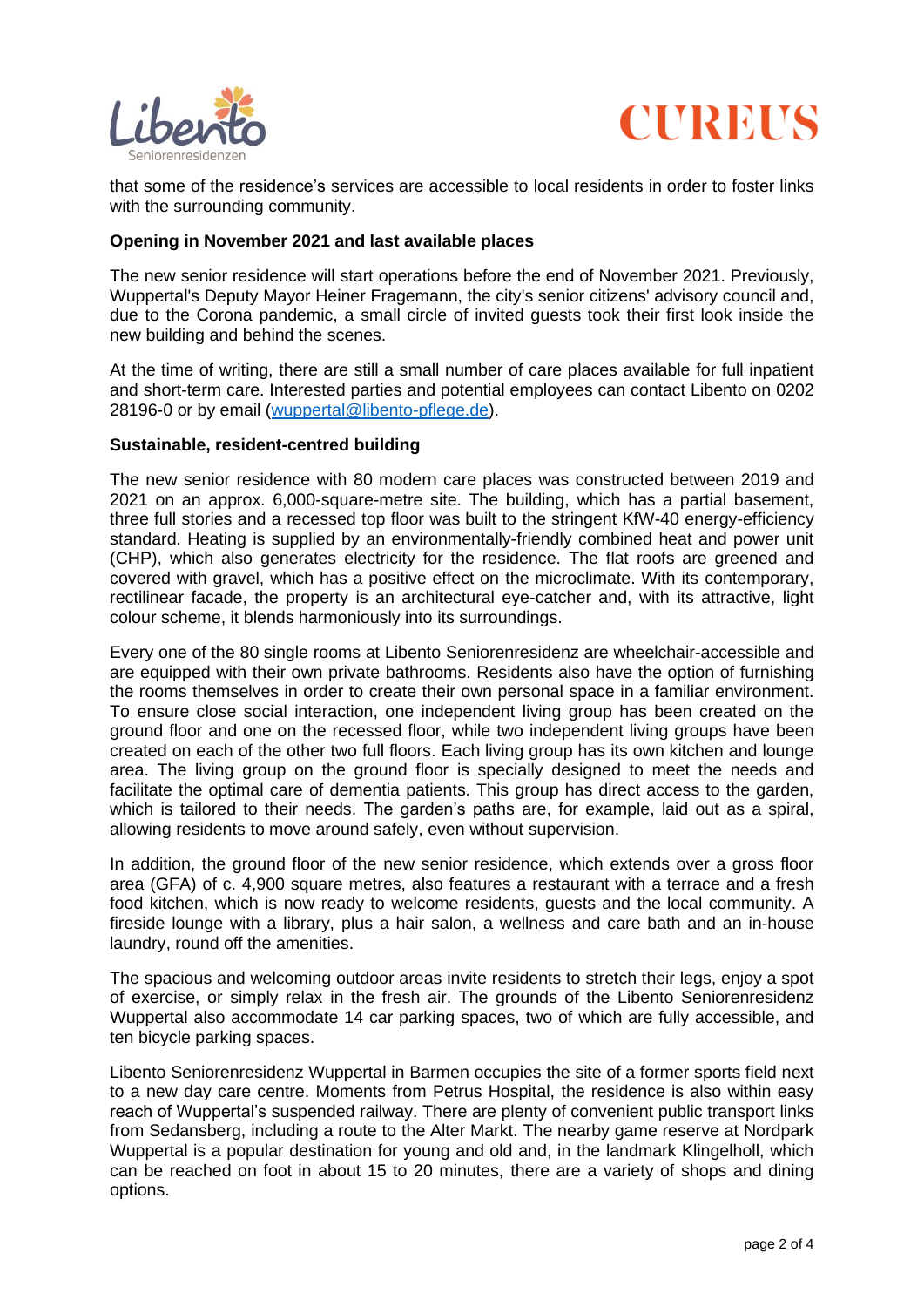



#### **Comprehensive standard ensures individuality and the highest construction quality**

The senior residence is designed and built in accordance with the Cureus standard for system care homes. This standard is based on exacting and uniform quality standards and is oriented to the needs of all stakeholders, including care home operators and residents. Care homes built to the Cureus standard are optimised in all respects. This concerns, for example, the size and arrangement of rooms to optimize space and walkways. Cureus care homes are also designed and equipped for maximum utility: interior corridors benefit from as much daylight as possible, every room has floor-to-ceiling windows that provide attractive views of the surrounding area, and the modern bathrooms and window fronts follow the same standardised system approach. Each complex's architecture and facade incorporate individual touches and are constructed to the highest quality standards, integrating seamlessly into their surroundings. Th Cureus system approach also prioritises sustainability, both in terms of a care home's long-term economic viability and its impact on the environment. All Cureus care homes are, for example, constructed in accordance with the KfW 40 energy-efficiency standard, while the bulk procurement of floor coverings or elevator systems, for example, ensures cost synergies and long-term maintenance contracts covering several properties also reduce costs for care home operators. The constant review and optimisation of the Cureus system care home standard guarantees the construction of care homes that truly meet demand.

#### **Images of the project**



**Image title:** Visualisation project Seniorenresidenz Wuppertal, North Rhine-Westphalia, a project of Cureus GmbH *[…Download here…](https://cureus.de/download_file/358/0)* **Copyright:** Arne von Hörsten

## **About Libento Seniorenresidenzen GmbH**

Libento is a young company and as a cluster of Pflegemotive GmbH a strong partner in the care and support of seniors in need of care. Libento Seniorenresidenzen GmbH offers seniors a new home – tailored to their individual and care needs. At the center of our thinking is the concept of community, to which we all belong – the management as well as our employees and residents, but also the neighborhood in which our facilities are located. We want to actively promote contact and exchange between all those involved. Libento is the operator for senior residences in Alfter, Swisttal-Heimerzheim and Wuppertal. [https://libento](https://libento-pflege.de/)[pflege.de/](https://libento-pflege.de/)

#### **About Cureus GmbH**

Cureus GmbH is based in Hamburg and is an integrated property company in the German care home sector with more than 15 years of experience and a team of c. 130 employees developing properties for the portfolio managed by Cureus.



With the "system care home" – recently named as ["Outstanding](https://www.zia-innovationsradar.de/)   $Innovation''$  by the industry association ZIA – Cureus has developed an innovative new standard for full inpatient care and assisted living facilities, which can be implemented as a scalable, location-agnostic solution. Aligned to both current